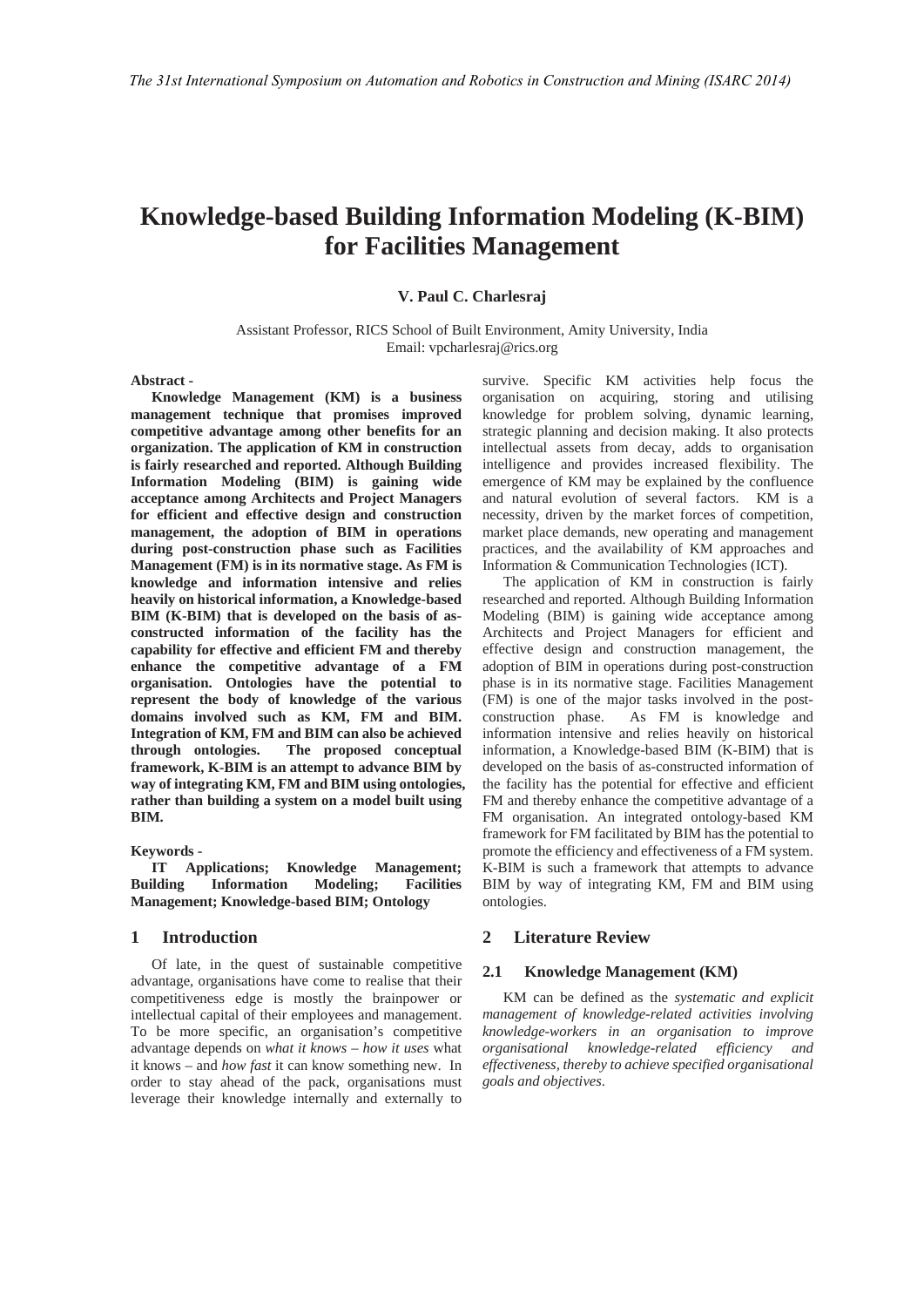There has been a quite extensive research reported on the role/application of KM in construction [1,2]. The applicability and usefulness of KM in construction has been researched in strategic management of construction [3], general construction project management [4,5,6], knowledge discovery from construction databases [7], design management [8] and corporate memory for construction [9]. Carrillo and Chinowsky investigated the implementation of KM initiatives in major engineering design and construction organisations in United States of America [10]. Chen and Mohamed studied the impact of the internal business environment on KM within construction organizations in Hong Kong [11] and also the strategic importance of tacit knowledge management activities in construction [12]. It has been reported that the changes in organizational culture are critical to successful KM [13].

#### **2.1.1 Ontologies in KM**

*Ontology is an explicit specification of a conceptualisation* [14]. Ontologies can be effectively used in solutions for many KM processes, especially for knowledge representation [15]. Maedche et al. proposed an integrated enterprise-KM architecture for implementing an Ontology-based KM System (OKMS) [16]. Saito et al. described the KM technologies according to their support for strategy through an ontology development method and categorised the KM technologies based on their relationship with KM strategy [17]. Ontology-based KM frameworks have been reported for engineering design management, risk management in construction projects and competency development of construction project managers [18,19,20].

# **2.2 Building Information Modeling (BIM)**

Essentially, BIM combines technology with new working practices to improve the quality of the delivered product and also improve the reliability, timeliness and consistency of the process. It is equally applicable to asset and facilities management as it is to construction. *BIM provides a common single and coordinated source of structured information to support all parties involved in the delivery process, whether that be to design, construct, and/or operate.* Because all parties involved with a BIM project have access to the same data, the information loss associated with handing a project over from design team to construction team and to building owner/operator is kept to a minimum. It has been reported that BIM is a suitable facilitator for KM in construction for various applications such as knowledge sharing [21], construction supply chain management [22], sustainability & asset management [23] building maintenance [24] construction defect management [25] and lean architectural practice [26].

#### **2.3 Facilities Management (FM)**

*Facility management is a profession that encompasses multiple disciplines to ensure functionality of the built environment by integrating people, place, process and technology.* [27]

It has been reported that the potential benefits of using BIM in FM seem to be such as valuable 'as-built' (heritage) documentation, maintenance of warranty and service information, quality control, assessment and monitoring, energy and space management, emergency management or retrofit planning [23,28,29,30]. Decontamination or deconstruction processes could also benefit from structured up-to-date building information to reduce errors and financial risk, e.g. through deconstruction scheduling and sequencing, cost calculation, rubble management, optimization of deconstruction progress tracking or data management [28].

## **2.4 Summary of Literature Review**

It has been observed that the application/role of KM in construction is well researched and in the other phases of the built environment projects is limited. Ontology is a potential technique for the solutions involving KM systems. Research efforts on the role of BIM in KM as well as in FM are in their normative stage. It would be interesting to investigate how KM and BIM contribute together for better FM.

# **3 K-BIM for FM Framework**

The objective of this framework is to effectively facilitate the FM through the strengths of KM & BIM. K-BIM attempts to incorporate the best practices of the three domains viz. Knowledge Management, Building Information Modeling and Facilities Management as shown in Figure 1.

In 2009, a global job task analysis (GJTA) of International Facility Management Association (IFMA) defined 11 core competencies of facility managers. The GJTA included responses from facility managers in 62 countries. It is the most comprehensive to date and the first truly global survey and analysis [27]. Those core competencies are:

- **Communication Communication plans and** processes for both internal and external stakeholders
- x **Emergency Preparedness and Business Continuity** - Emergency and risk management plans and procedures
- x **Environmental Stewardship and Sustainability -** Sustainable management of built and natural environments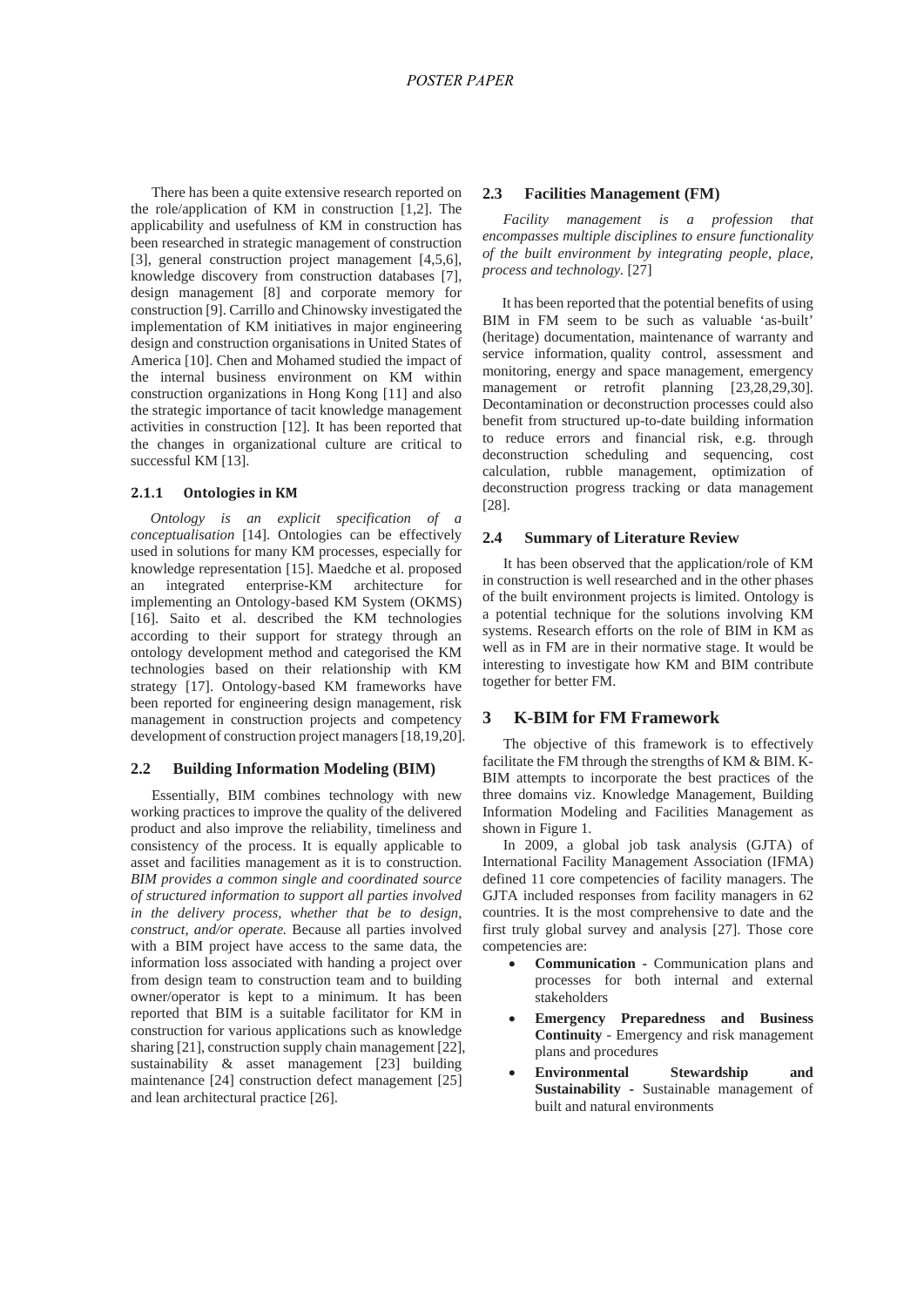

Figure 1. K-BIM for Facilities Management

- **Finance & Business** Strategic plans, budgets, financial analyses, procurement
- x **Human Factors** Healthful and save environment, security, FM employee development
- Leadership and Strategy Strategic planning, organize, staff and lead organization
- **Operations and Maintenance Building** operations and maintenance, occupant services
- **Project Management Oversight and** management of all projects and related contracts
- **Quality Best practices, process improvements,** audits and measurements
- x **Real Estate and Property Management** Real estate planning, acquisition and disposition
- x **Technology** Facility management technology, workplace management systems

At the very outset, development of all the above mentioned core competencies of facility management can be facilitated by adopting the best practices of KM, BIM and FM. The concept map of the proposed K-BIM framework (as shown in Figure 2) is based on the premise that BIM models of the constructed facilities would facilitate the FM processes. Hence, it is expected that BIM would play an important role in the development of the core competencies of FM as BIM is the interface between the facility managers and the knowledgebase.

There are three major components in the proposed K-BIM framework. They are (i) Knowledgebase, (ii) K-BIM Layer, and (iii) Stakeholder Interface.

#### **3.1 Knowledgebase**

The knowledgebase of the K-BIM framework is primarily consists of two components. They are: Ontology of KM and Ontology of FM.

#### **3.1.1 Ontology of KM**

The entire body of knowledge of the KM domain is represented in this ontology. This include the KM processes, knowledge domains, KM tools (techniques & technology) and knowledge mapping [20].

#### **3.1.2 Ontology of FM**

The domain knowledge of the FM is represented ontology of FM. This include the FM processes, historical information, and best practices in FM. It would also have the definition, assessment guidelines, and performance criteria of the various core competencies of FM as well as the competency mapping.

These ontologies can also interact between them based on the context.

#### **3.2 K-BIM Layer**

The BIM layer consists of the BIM models of the constructed facilities and the associated standards such as National BIM Standard - United States (NBIMS-US) [31]. These are managed by the BIM managers. The data/information present in the models are depends heavily on the knowledgebase as they are contextspecific. Whenever there is a request for information (RFI) from any stakeholder, the knowledgebase is referred before returning a result. Also, any updates shall be applied to the BIM models/standards. In this way, the capability of the BIM is enriched. The data/information present in the BIM models are primarily knowledgedriven rather than information-dependent. Hence, this becomes the crucial layer of the proposed K-BIM.

# **3.3 Stakeholder Interface**

Various stakeholders involved in the project/facility, especially facility managers, shall use this interface to interact with the K-BIM for problem-solving or decision making.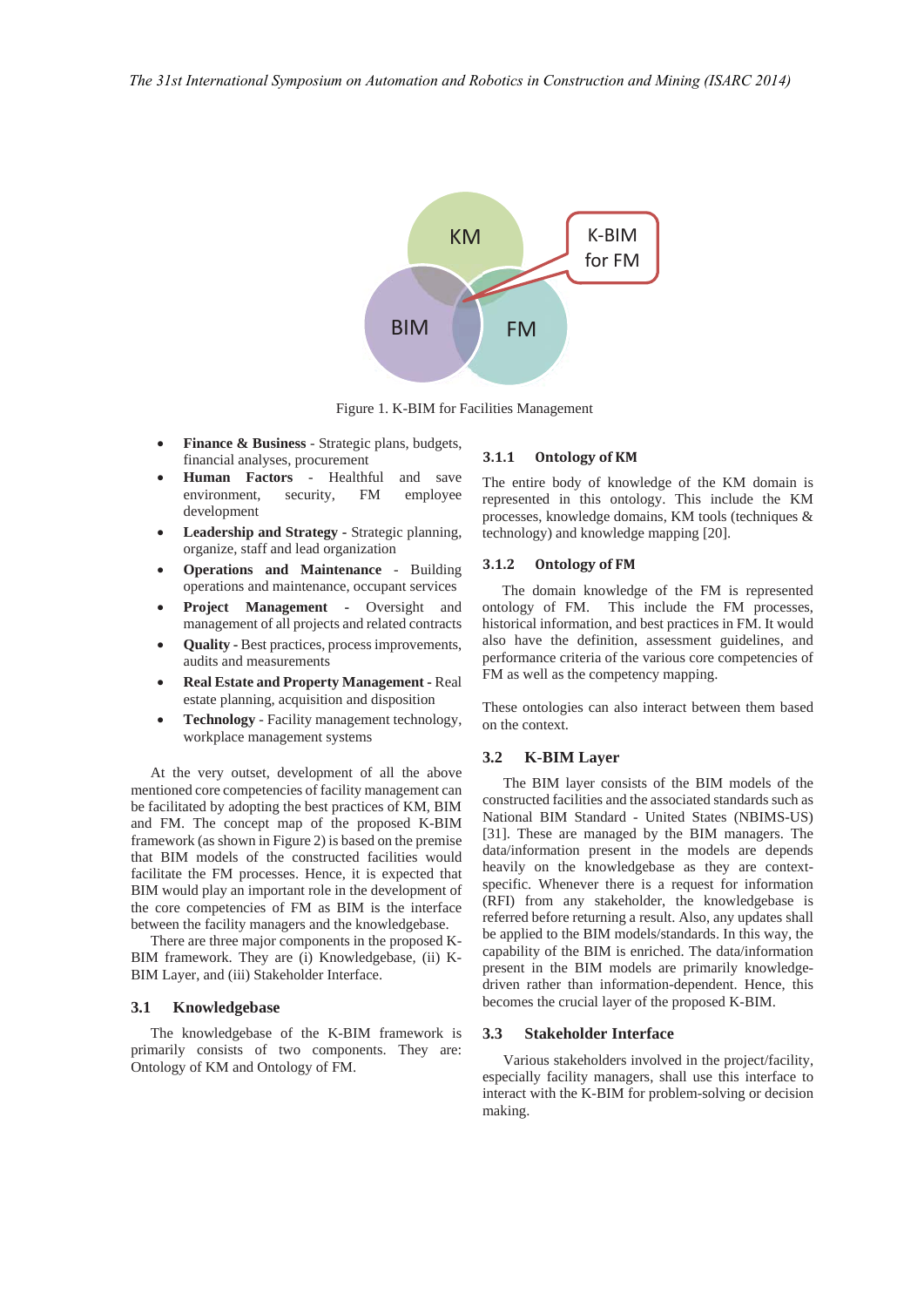# *POSTER PAPER*



Figure 2. Concept Map of K-BIM Framework for Facilities Management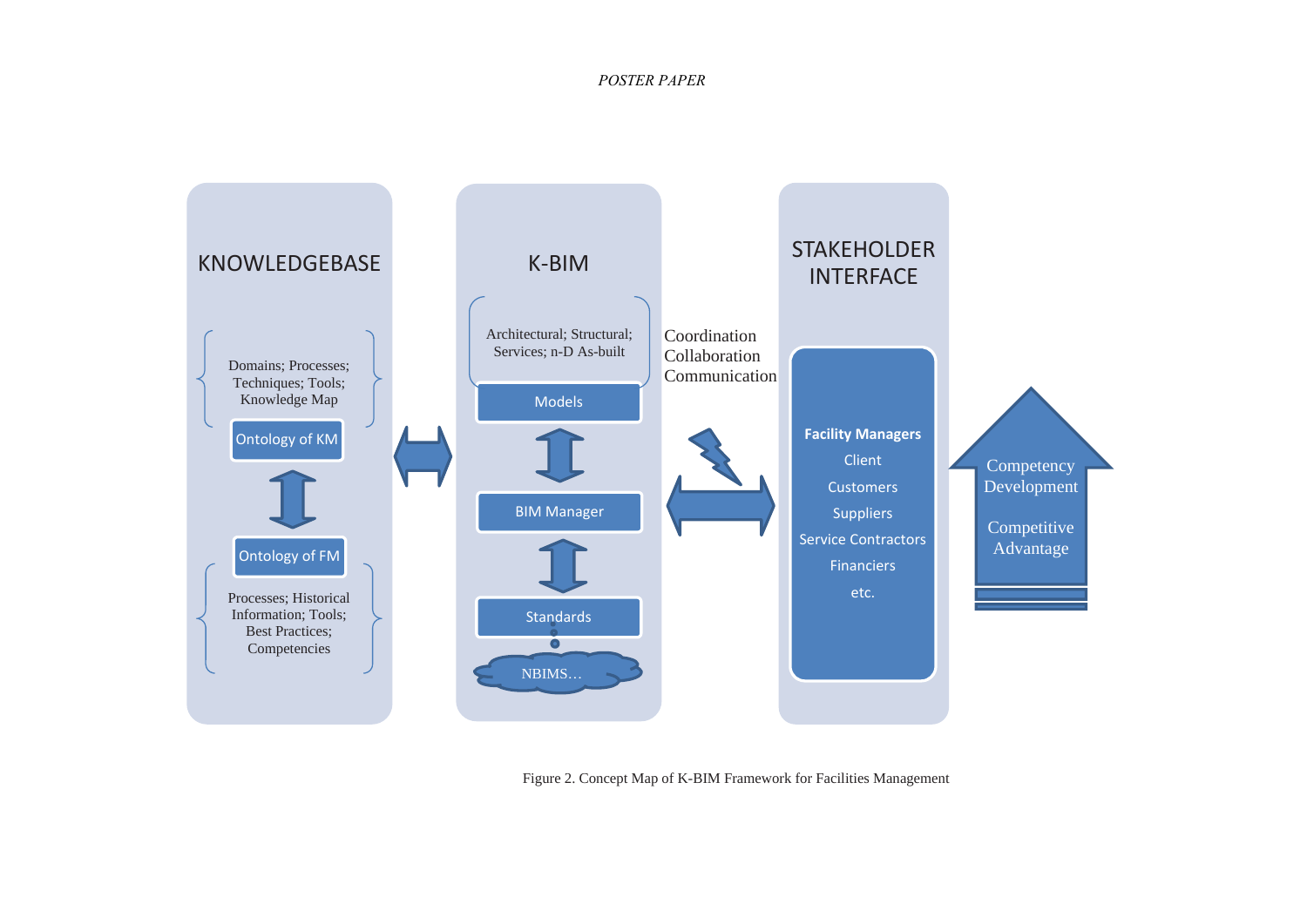Based on the context of the query (may be related to the core competencies of FM) the I-BIM returns appropriate information derived from the knowledgebase that would facilitate the competency development of the manager as well as better facility management. This in turn, would enhance the competitive advantage of the FM organisation.

# **3.4 Suggested Methodology for Implementation**

The proposed framework can be implemented by first building the knowledgebase. Ontologies of KM & FM shall be developed using Knowledge-Engineering methodology [32] or use some existing ontologies. BIM models shall be integrated with the existing standards & protocols to achieve the intended goals such as coordination, collaboration & communication across various stakeholders and this needs to be moderated by the BIM managers. The stakeholder interface shall be integrated with the workflow management systems to maximise the operational efficiency.

## **4 Summary**

The proposed K-BIM framework for FM is an attempt to harness the power of KM and BIM to facilitate the FM processes. As discussed, the framework consists of three major components viz. knowledgebase, K-BIM layer and stakeholder interface. The entire body of knowledge of the KM & FM domain are modelled in the knowledgebase. Ontologies are the potential technique for design, development and update of the knowledgebase. The middle layer, K-BIM is an enhanced BIM (models/standards) that is driven by the knowledgebase. The stakeholder interface is the platform through which all the stakeholders of the project/facility would interact. This framework would also be helpful in the competency development of the facilities managers.

# **References**

- [1] Rezgui, Y., Hopfe, C.J., and Vorakulpipat, C. Generations of knowledge management in the architecture, engineering and construction industry: An evolutionary perspective. *Advanced Engineering Informatics*, 24(2): 219-228, 2010.
- [2] Rezgui, Y. and Miles, J. *Harvesting and managing knowledge in construction: from theoretical foundations to business applications,* Spon Press, 2011.
- [3] Carrillo, P.M., Robinson, H.S., Anumba, C.J. and Al-Ghassani, A.M. IMPaKT: A framework for linking knowledge management to business performance. *Electronic Journal of Knowledge*

*Management*, 1(1): 1-12, 2003.

- [4] Tan, H.C., Carrillo, P.M., Anumba, C.J., Bouchlaghem, N.D., Kamara, J.M. and Udeaja, C.E. Development of a methodology for live capture and reuse of project knowledge in construction. *ASCE Journal of Management in Engineering,* 23(1): 18- 26, 2007.
- [5] Whelton, M., Ballard, G., and Tommelein, I.D. A knowledge management framework for project definition. *Electronic Journal of Information Technology in Construction, ITCON,* 7: 197-212, 2002.
- [6] Wetherill, M., Rezgui, Y., Lima, C., and Zarli, A. Knowledge management for the construction industry: The e-COGNOS project. *Electronic Journal of Information Technology in Construction, ITCON,* 7: 183-196, 2002.
- [7] O'Brien, W.J., Issa, R.R.A. Hammer, J., Schmalz, M.S., Geunes, J. and Bai, S.X. "SEEK: Accomplishing enterprise information integration across heterogeneous sources." *Electronic Journal of Information Technology in Construction, ITCON,* 7, 101-124, 2002.
- [8] Charlesraj, V.P.C., Maheswari, J.U., Kalidindi, S.N. and Varghese, K. Knowledge management for planning construction projects using dependency structure matrix. *In Proceedings of the 20th Annual Conference of Association of Researchers in Construction Management - ARCOM 2004*, pages 831-838, Edinburgh, UK, 2004.
- [9] Ribeiro, F. L. Toward a technology for corporate memories in construction. *Proceedings of the International conference of CIB W78 on Construction Information Technology 2000*, Reykjavik, Iceland, 28-30 June, 2000.
- [10] Carrillo, P.M. and Chinowsky, P. Exploiting knowledge management: the engineering and construction perspective. *ASCE Journal of Management in Engineering*, 22(1): 2-10, 2006.
- [11] Chen, L. and Mohamed, S. Impact of the internal business environment on knowledge management within construction organisations. *Construction Innovation : Information, Process, Management*, *8*(1): 61-81, 2008.
- [12] Chen, L. and Mohamed, S. The strategic importance of tacit knowledge management activities in construction. *Construction Innovation : Information, Process, Management*, 10*(*2): 138-163, 2010.
- [13] Forcada, N., Fuertes, A., Gangolells, M., Casals, M.,